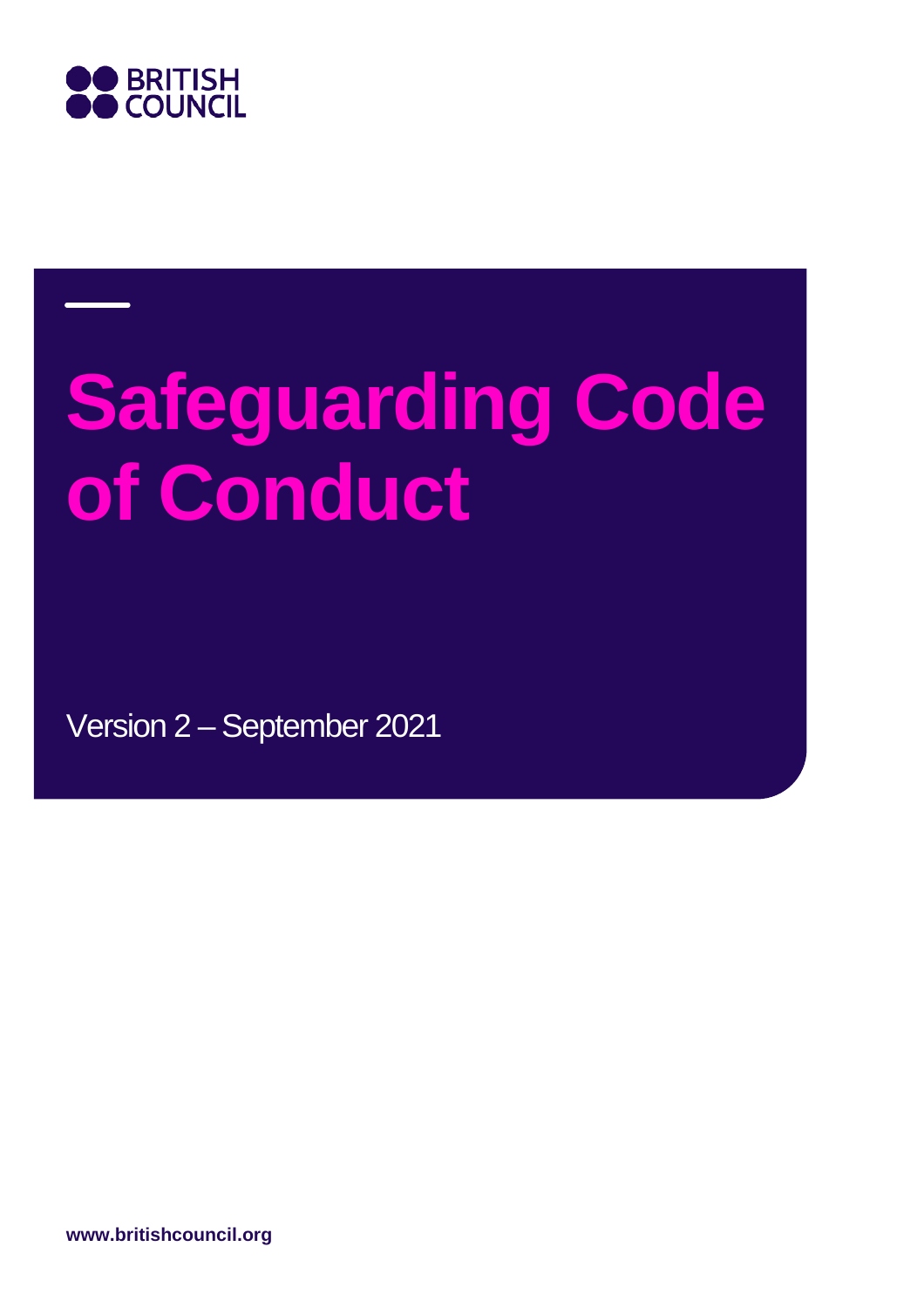#### **Introduction**

In keeping with its vision and values, The British Council is committed to maintaining the highest degree of conduct amongst all its staff and associated personnel. To help increase understanding, this Code of Conduct details The British Council's expectations of employees in key areas.

#### **Scope and purpose**

This Safeguarding Code of Conduct applies to anyone working with or for the British Council

This includes directly employed staff, trustees, contractors, agency staff, consultants, volunteers, and interns.

The purpose of this Safeguarding Code of Conduct is to set out the behaviour expected of all staff, ensuring that everyone is aware of their responsibilities. Therefore, providing confidence and assurance to all about the British Council's ongoing commitment to promoting and achieving safe environments. This Code of Conduct sits alongside the Safeguarding Strategy, the Safeguarding Policy and other procedural documents that form the Safeguarding framework. The Safeguarding Code of Conduct is always applicable. Breaches of the Code of Conduct may be grounds for disciplinary action up to and including dismissal.

The British Council is the United Kingdom's ("UK") international organisation for cultural relations and educational opportunities. It was founded in 1934 and was incorporated by Royal Charter in 1940. A Supplemental Charter of Incorporation was granted in 1993. It is registered as a charity in England and Wales and in Scotland. The British Council receives an annual grant-inaid from and is sponsored by the Foreign, Commonwealth and Development Office (FCDO), from which the British Council has operational independence. As well as its legal status as a charity incorporated by Royal Charter, the British Council is classified by the Office of National Statistics as a public non-financial corporation and as an executive non-departmental public body.

The Safeguarding Code of Conduct is applicable in the UK and globally wherever local conditions allow. Where practices and legislation are more developed and extensive, we aim to meet these. British Council staff irrespective of their work location are expected to abide by local laws and are required to ensure their behaviour conforms with the Code of Conduct.

## **Organisational Values**

The values of the British Council underpin everything we say and do, how we work with people, behave towards them, and communicate. Here is a brief description of what each value means to us.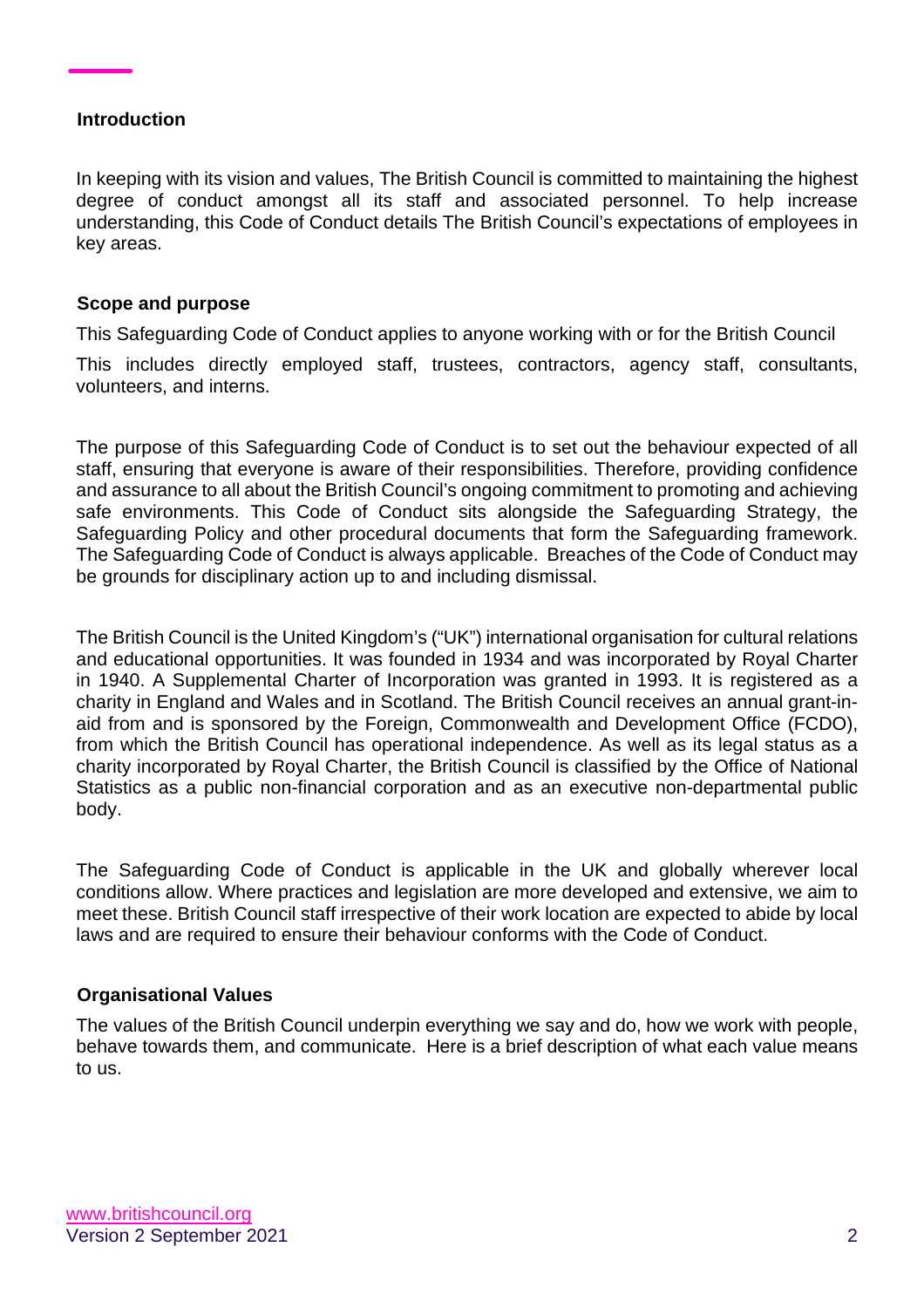## **Open and Committed**

Our belief in what we do translates into a deep and long-term commitment to people we work with and the places where we work. We tackle challenges and take responsibility with openness and honesty to bring about positive change.

## **Expert and Inclusive**

Inclusion is at the heart of everything we do. By involving everyone in the conversation we learn from each other and bring together all our experience, knowledge, and expertise to do the best work that we can.

## **Optimistic and Bold**

Positive and creative we focus on what works. We are not afraid to make bold choices to shape a better future for everyone.

## **Safeguarding Code of Conduct Standards**

As a British Council employee, we should:

Uphold the integrity and reputation of The British Council by ensuring that your professional and personal conduct is consistent with The British Council's values and standards. You should

## **Always:**

- Treat all people fairly with respect, dignity and non-discrimination
- When working in an international context or travelling internationally on behalf of the British Council, be observant of local laws and respectful of local customs.
- Seek to ensure that your conduct, at work and outside of work does not bring the British Council into disrepute or impact on or undermine your ability to undertake the role for which you are employed.
- Listen to and respect children and adults, empower them and where appropriate, allow them to participate in planning and delivering activities as much as possible
- As far as possible, be visible and accessible when working with children and adults
- Dress appropriately for the task undertaken and in situation which we are working
- Be aware of situations in which you are working that may present risks for children and adults and take appropriate actions
- Exercise due care in all matters.
- Contribute to ensure a sense of accountability amongst staff so that poor practice or potentially abusive behaviour does not go unchallenged.
- Report any concerns you may have about the protection or wellbeing of a child/children or adults at risk to your Safeguarding Focal Point, Line Manager or Corporate Safeguarding Team.
- Observe confidentiality and only share information relating to situations of actual or suspected abuse that occurs in accordance with this guidance. This is necessary to protect the privacy of those involved.
- Teachers are encouraged to consult the Safeguarding intranet page which has additional resources to ensure teaching is a safe as possible.
- Always use British Council business email accounts and copy in parents when sending communications to children.
- Adhere to all legal and health and safety requirements in effect at your work location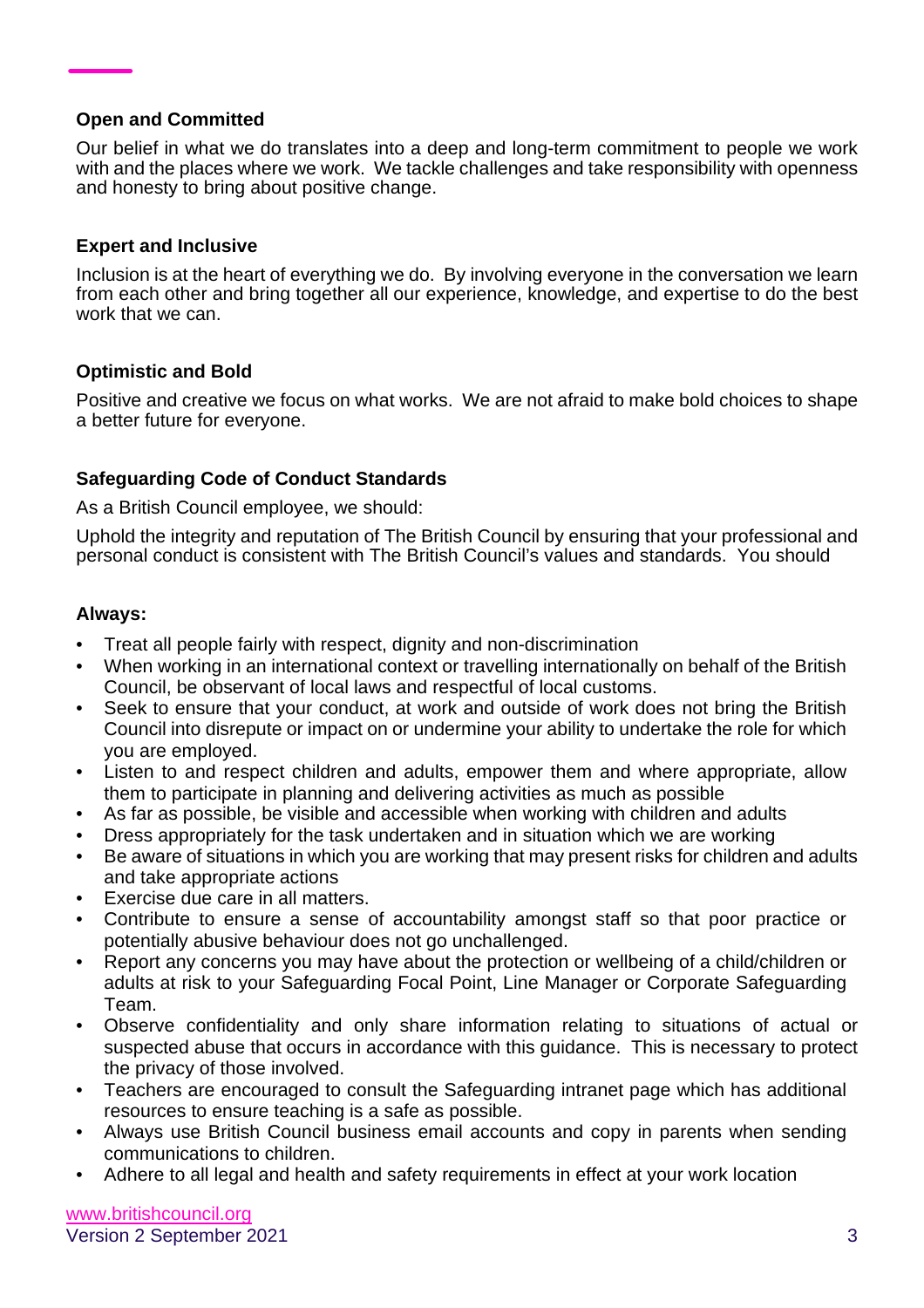- Comply with any organisational health and safety and security guidelines and procedures.
- Behave in a manner such as to avoid any unnecessary risk to the safety, health and welfare of yourself and others including beneficiary organisations and local communities.

# **Never:**

- Hit or otherwise physically assault or abuse children or adults
- Behave in a way meant to shame, humiliate, belittle, or degrade anyone
- Show differential treatment or favour children or adults to the exclusion of others.
- Use language or make suggestions which are inappropriate, offensive, or abusive
- Spend time alone with a beneficiary / customer child or adult/s at risk away from other
- Engage in abusive or exploitative manner
- Engage in sexual activity with a child (persons under the age of 18). Mistaken belief in the age of a child is not a defence.
- Pay for sexual services, of any kind at any time with anyone under the age of 18 years old, even if the age of sexual consent in a country is below 18, or with an adult service user or beneficiary.
- Exchange money, employment, goods or services for sexual favours or other forms of degrading exploitative behaviour.
- Engage in any exploitative activities for personal or commercial gain with children or adults including child labour or human trafficking activities
- Expose children or adults to pornographic/indecent materials of any form
- Permit or encourage children or adults to take part in activities that are illegal, unsafe, or abusive.
- Take or condone the taking of illegal drugs
- Work under the influence of alcohol or illegal drugs
- Sleep in the same room as a child or vulnerable adult who is a British Council beneficiary or service user.
- Invite, or allow a child you have met through work into your home
- Enter a child's home without invitation, without agreement of line management as to the purpose, and without another responsible adult present
- Enter the home of an adult beneficiary without agreement of line management as to the purpose
- Encourage children or adults to communicate privately with you using personal email accounts, social networking sites, mobile phones, or other means of communication
- Use British Council IT equipment, software or e-mail and social media platforms to engage in activity that is illegal under local or international law or that encourages conduct that would constitute a criminal offence. This includes any material that intimidates or harasses any group based on protected characteristics, or encourages extremism
- Use the British Council's IT equipment to view, download, create, share of save in any format inappropriate or abusive material including but not limited to indecent images of children and or adults
- Take photos of children or adults participating in British Council activities without obtaining prior consent. Written parental consent or consent from a child's legal guardian is always required to take and use photographs, and audio or video materials
- Allow allegations or disclosures of abuse to go unreported
- Divulge confidential information relating to colleagues, work-related matters or any sensitive information unless legally required to do so.
- Agree to keep secret information relating to abuse or exploitation of a child or adult